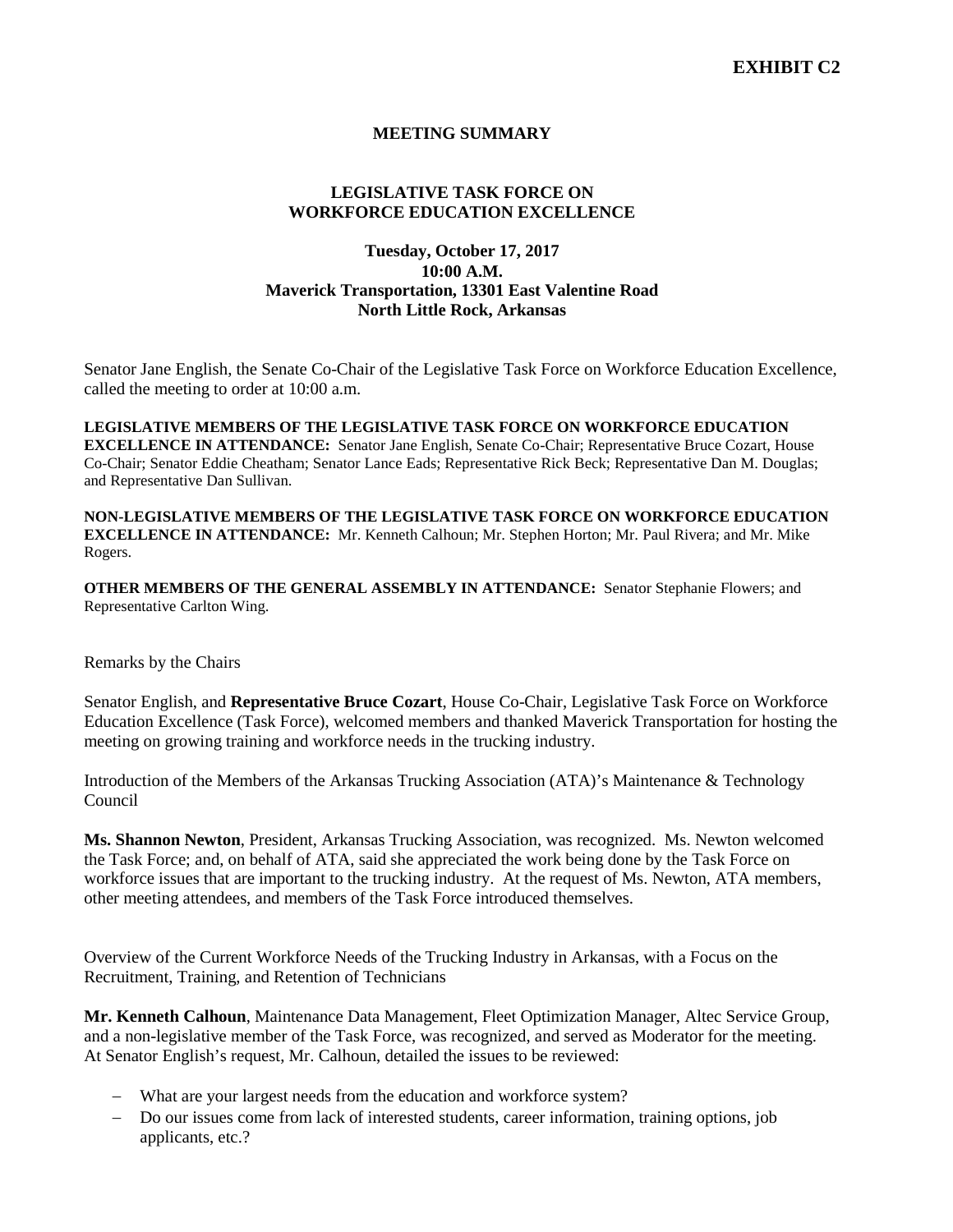- − What programs and initiatives are you part of that are achieving the greatest success and how are those programs funded?
- − How might these programs be replicated throughout Arkansas and within other industries?
- − How do you define and measure education and workforce development success as an industry?
- − Are there any legislative recommendations that you can make to us?

As additional background for the discussion, Mr. Calhoun reported on findings made by the ATA's Technician Curriculum Advisory Committee (Committee) during site visits to postsecondary schools in the state that have some form of medium to heavy truck or diesel technician program. He stated the Committee had difficulty in getting a vetted and accurate list of the number of these institutions, posing a significant challenge to the research and development of curriculum guidelines to suit workforce needs of the industry. He noted the Committee had visited four (4) schools so far. He elaborated on issues the Committee found, including those regarding safety, health, and the working environment; old and dated equipment; schools' lack of awareness of the effects brought about by the complexity of federal mandates; and the explosion of technology. Mr. Calhoun asked fellow members of the Task Force to give consideration to industry representatives at the meeting in terms of two things: existing and future employment within the borders of the state, and tax base represented. He said they are willing partners in addressing issues and finding solutions to industry workforce needs.

After Mr. Calhoun's introductory remarks, brief presentations were made, followed by a lengthy discussion.

#### *Presenters:*

- **Ms. Christie Toland**, Assistant Superintendent, Gentry Public Schools, discussed the successful partnering of community, industry, and education to bring about change and opportunity in the Gentry School District.
- **Mr. George Arrants**, Medium/Heavy Truck Alliance Field Manager, National Automotive Technicians Education Foundation (NATEF), discussed the importance of NATEF accreditation of auto, collision, and medium/heavy truck programs at the secondary and postsecondary level.
- **Mr. Rick Vassar**, C.O.O., Truck Centers of Arkansas, discussed the "Get Ahead" program, the partnership program between Daimler Trucks North America (DTNA) and the North Little Rock Center of Excellence (COE), the status of the COE as one of two pilot schools in the nation where the manufacturer provides some of the equipment, and the model for the equipment at Arkansas State University (ASU) Newport.
- **Mr. G.E. "Butch" Rice, III**, President and CEO, Stallion Transportation Group, discussed compensation for drivers and taking responsibility for the industry.
- **Dr. Kerry Keith Mix**, Provost, Arkansas State University (ASU) Beebe, explained the apprentice-like John Deere program at ASU.

### *Issues Included in the Discussion:*

- the best time to start training programs,
- opening a charter school focused on the trucking industry,
- school choice and workforce programs,
- bringing mechanics from agriculture and trucking who have similar skill sets into the same program,
- seamless transition between secondary and postsecondary school,
- the need for industry to "drive the train,"
- best training programs in the nation,
- "onboarding" integrating new employees into an organization by offering teaching and guidance through the culture of the industry,
- moving toward standardization,
- changing the perception of the industry,
- communicating knowledge about the industry,
- changing the focus of teachers and career counselors to encompass workforce programs,
- funding for the maintenance of training programs,